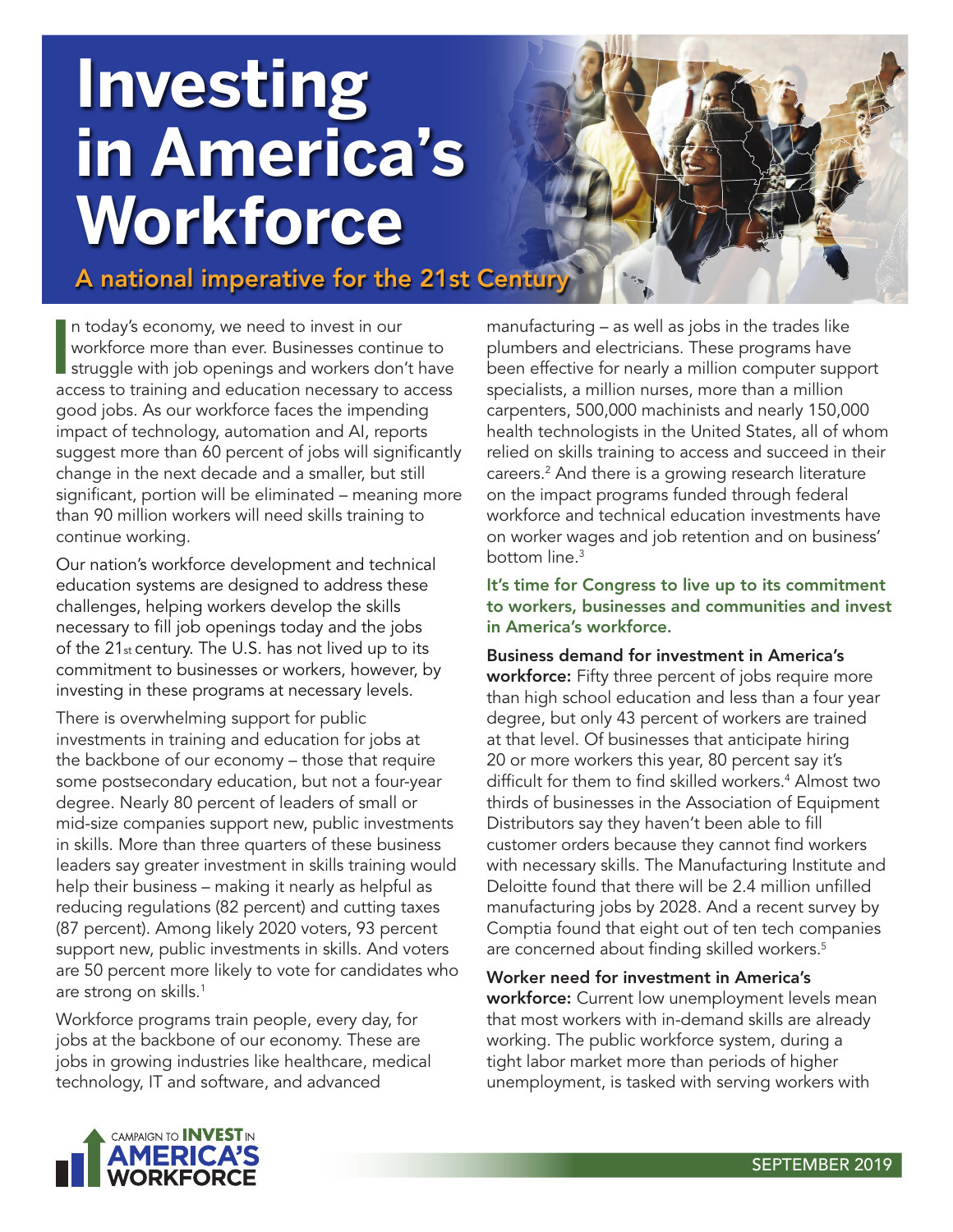the most significant barriers to employment and most immediate skills needs. In Program Year (PY) 2017, nearly three quarters of all Workforce Innovation and Opportunity Act participants have no post-secondary education and training and 43 percent are lowincome.6 That is a more than 20 percent increase in participants with no post-secondary education since PY 2014, when 57.7 percent of participants had no education past high school.

Historic unemployment levels<sup>7</sup> also mask near historically low labor market participation rates and difficulty workers face in reemployment. In June 2019, less than 63 percent of U.S. adults were employed, the lowest in our country's history except for during the 2008-2014 recession.<sup>8</sup> And of workers who are unemployed, 25 percent have been unemployed for more than six months, a proportion that has recently begun to increase for the first time since the 2008 recession.

# Congress has failed to meet its responsibility to workers, businesses and communities in a global 21st Century economy

Investment in workforce and education programs is a crucial component of empowering workers to share in and contribute to our country's economic prosperity and helping businesses compete in a global economy. Current funding levels fall below those authorized in legislation, represent significant cuts from past levels, and pale in comparison to the investment other industrialized countries are making in their own workforces.

Congress should honor its commitment to workers and businesses, ensure U.S. can compete in a global economy, and rectify historic disinvestments by investing in America's workforce.

# *Current Workforce Investments*

Congress has recently reauthorized two of the most significant bills that govern our public workforce and education systems – the Workforce Innovation and Opportunity Act (WIOA) and the Strengthening Career and Technical Education for the 21<sup>st</sup> Century Act (Perkins V). Both passed with overwhelming bipartisan support, but investment in these two systems has failed to reach authorized levels, worker need or business demand.

● The Workforce Innovation and Opportunity Act (WIOA) helps workers, especially those with barriers to employment, access training and supports necessary to find jobs and connects business and industry with workers necessary to meet demands. In Federal Year 2019, the federal government invested about \$2.8 billion to fund states' and local areas' workforce programming and another \$700 million in national programs that target needs of populations of workers or regions of the country.<sup>9</sup>

**• The Strengthening Career and Technical** Education for the 21<sup>st</sup> Century Act (Perkins V) supports programs offered at the secondary and postsecondary level that combine academic instruction and occupational skills training to prepare individuals for transition to higher

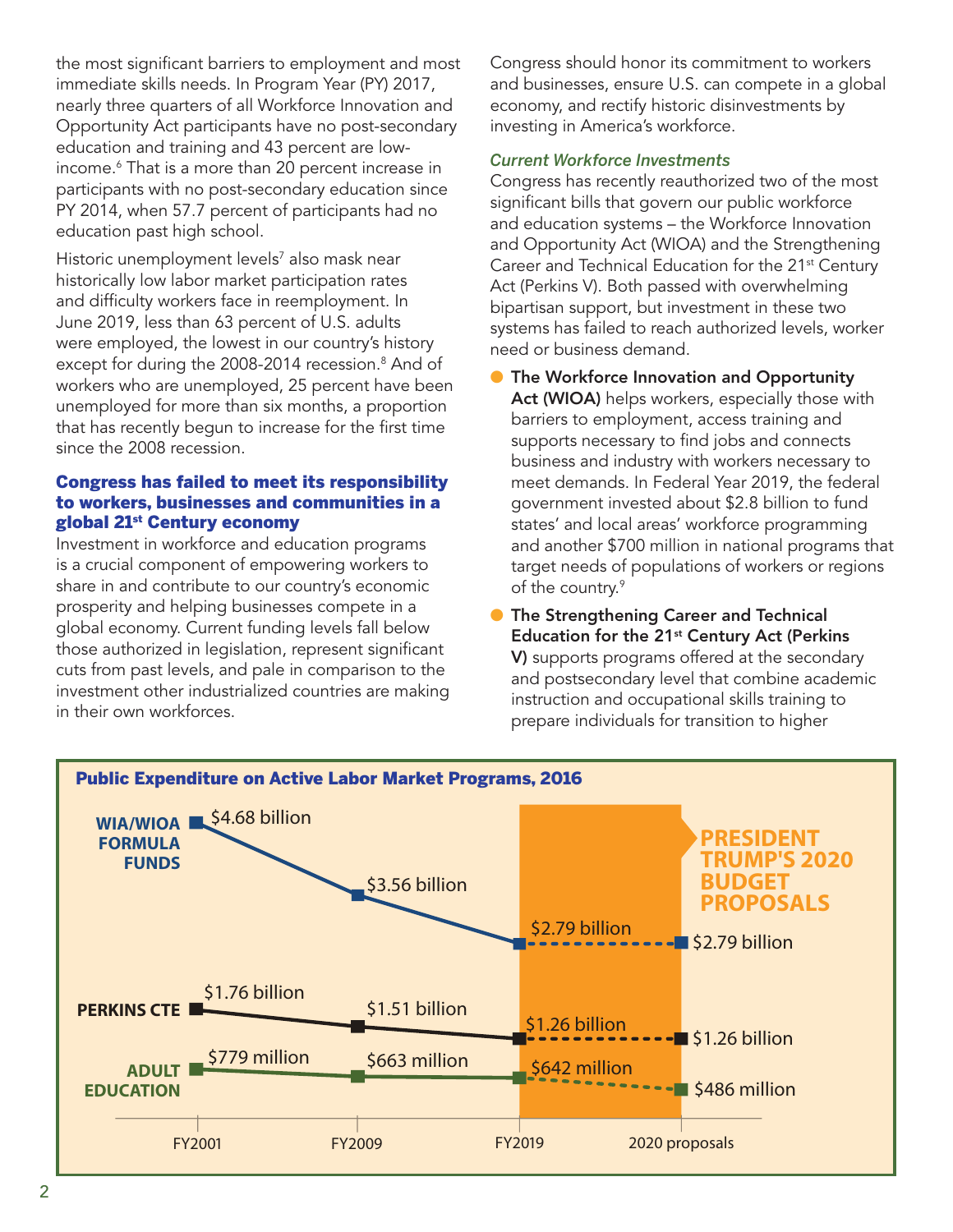education and the workplace. The federal government invested about \$1.26 billion in FY2019 to fund this work.10

● The Adult Education and Family Literacy Act (AEFLA), Title II of WIOA, supports access to literacy and numeracy education for adults and immigrant learners. Adult basic education (ABE) programs that are linked to employment or postsecondary education can help low-skilled adult learners advance along a career path and improve their employment and earnings. The U.S. invested about \$650 million in FY2019 in adult basic education.11

### *Workforce investments have declined sharply over the past two decades*

Since 2001 WIOA funding has been cut by 40 percent, Career and Technical Education funding by 29 percent and ABE funding by almost 15 percent.<sup>12</sup>

These cuts mean fewer workers have access to services necessary to find and keep good jobs and businesses continue to look for skilled workers. Far from being just about fewer workers getting services, the cuts have meant drastic limitations to the capacity of an already stretched system.<sup>13</sup> America Job Centers – the site at which WIOA partner programs share space to connect job seekers with training and businesses with ways to engage – have shuttered across the country or cut back on service hours, leaving millions of workers without access to any services. Local areas have hired fewer business

engagement staff, cut back on candidate screening, and reduced investments in on-the-job training and incumbent worker training, services that enable small and mid-size companies to match public investments and train their workers. And the innovation possible with the 2014 passage of WIOA has been stymied by reductions in funding, forcing local areas to restrict practices that could meet their dual customer needs – businesses and workers.

If Congress had funded WIOA at FY2018 authorized levels in FY2018, programs could have trained 150,000 more workers in 2018 alone. By comparison, if Congress had funded WIOA at 2001 levels in FY2018, programs could have trained 540,000 more workers in 2018.14

### *The U.S. underinvests in workforce compared to international peers*

The U.S. invests just .1 percent of GDP on active labor market policies, less than any other industrialized country except for Mexico. Australia invests twenty-four times that amount, and Ireland invests forty-eight times that amount. At the same time, the U.S. has the largest economy in the world and more than 160 million workers in the workforce.<sup>15</sup>

A 2019 White House Council of Economic Advisers' report found that the U.S. would need to invest \$80 billion more a year just to reach the median level of investment in workforce development of other industrialized nations.16